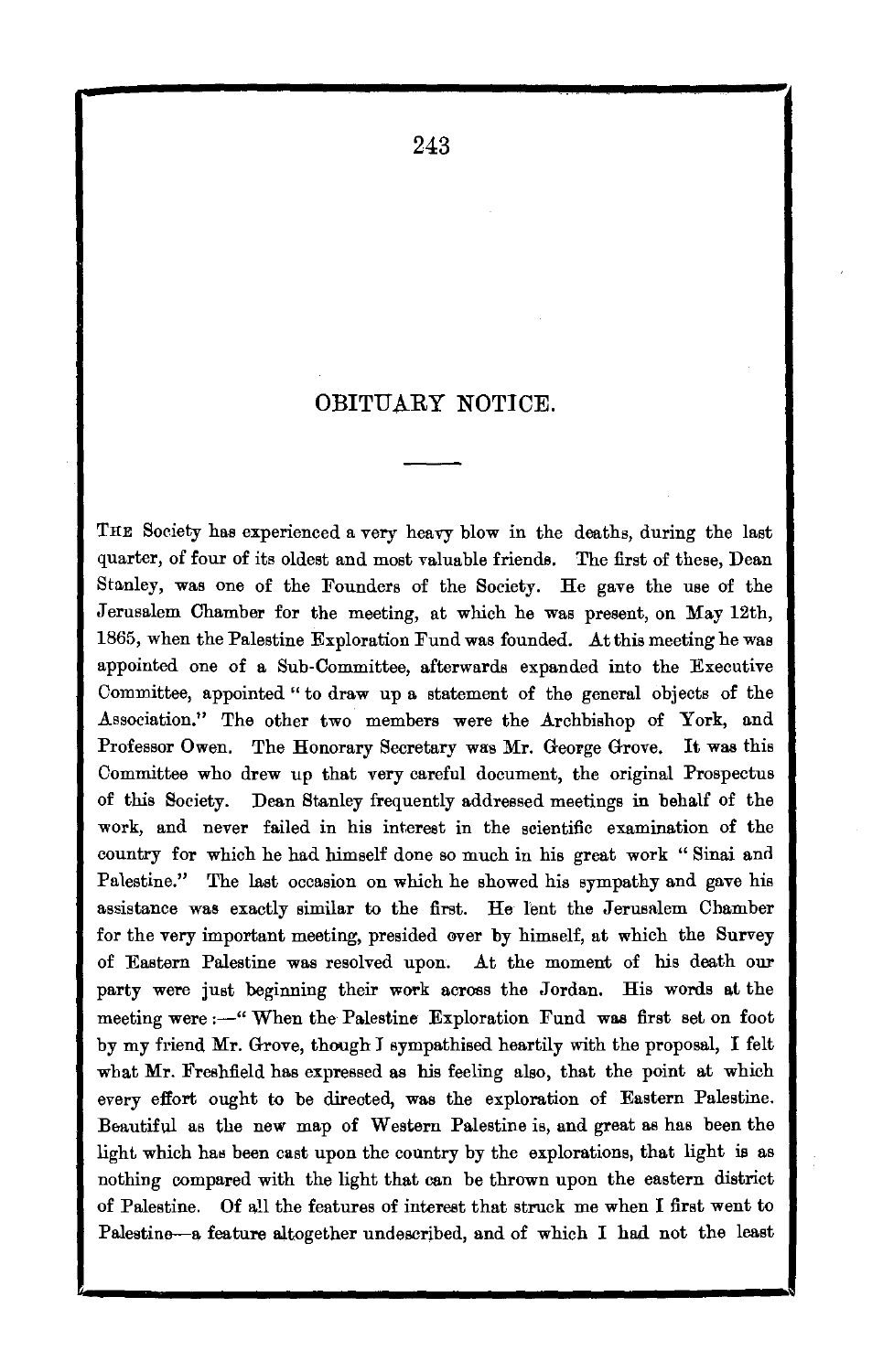# 244 OBITUARY NOTICE.

idea till I went there, of which no book of travel had given the slightest information-the most interesting was the constant view of the mountains of Moab, and the great wall of the east of Jordan. Wherever we went, that wall, rising up from the purple chasm which separated us from it, was a beautiful source of mystery and of tantalization, filling us with a sense of ignorance, and with a desire to know what there was beyond it. I feel pleased and delighted beyond measure that that desire is now about to be satisfied."

.Among the bequests of the Dean is one to the Palestine Exploration Fund of a small collection of books on the Holy Land and Egypt. These are now on the shelves of our office.

We have also to record the death of the Rev. F. W. Holland, Vicar of Evesham, one of our Honorary Secretaries,

He joined the Committee, being then one of the Curates at Q,uebec Chapel, in November, 1866, and was associated with Mr. Grove as Honorary Secretary. In 1868 he raised the Sinai Survey Fund and joined the party, which was corn· manded by Captain (now Colonel Sir Charles) Wilson, which accomplished that valuable piece of work. On being appointed Vicar of Evesham he offered to resign his post as Honorary Secretary, but. was requested by the Committee to continue a connection which was never, in spite of his absence from London, nominal. His death was sudden, and happened on a mountain side in Switzer· land on August the 27th last.

Again, on the 11th of September, died Major Samuel Anderson, C.M.G., R.E., one of the Executive Committee, formerly one of our officers in Palestine, general editor of our maps, and always the constant friend, adviser, and upholder of this Society. The list of his public services is thus detailed in the *Times* of September 16th, and will help to show how great a loss our work has  $s$ ustained  $:$ ---

Major Samuel Anderson, C.M.G., of the Royal Engineers, who filled the office of Inspector of Submarine Mining Defences under the War Department, died at Dalhousie Grange, Bonnyrigg, N.B., on the 11th of September. He was in his 42nd year. Having received his professional education at the Royal Military .Academy, W oolwich, he entered the corps of Royal Engineers as Lieutenant in December, 1858, and in September, 1859, was appointed surveying officer to the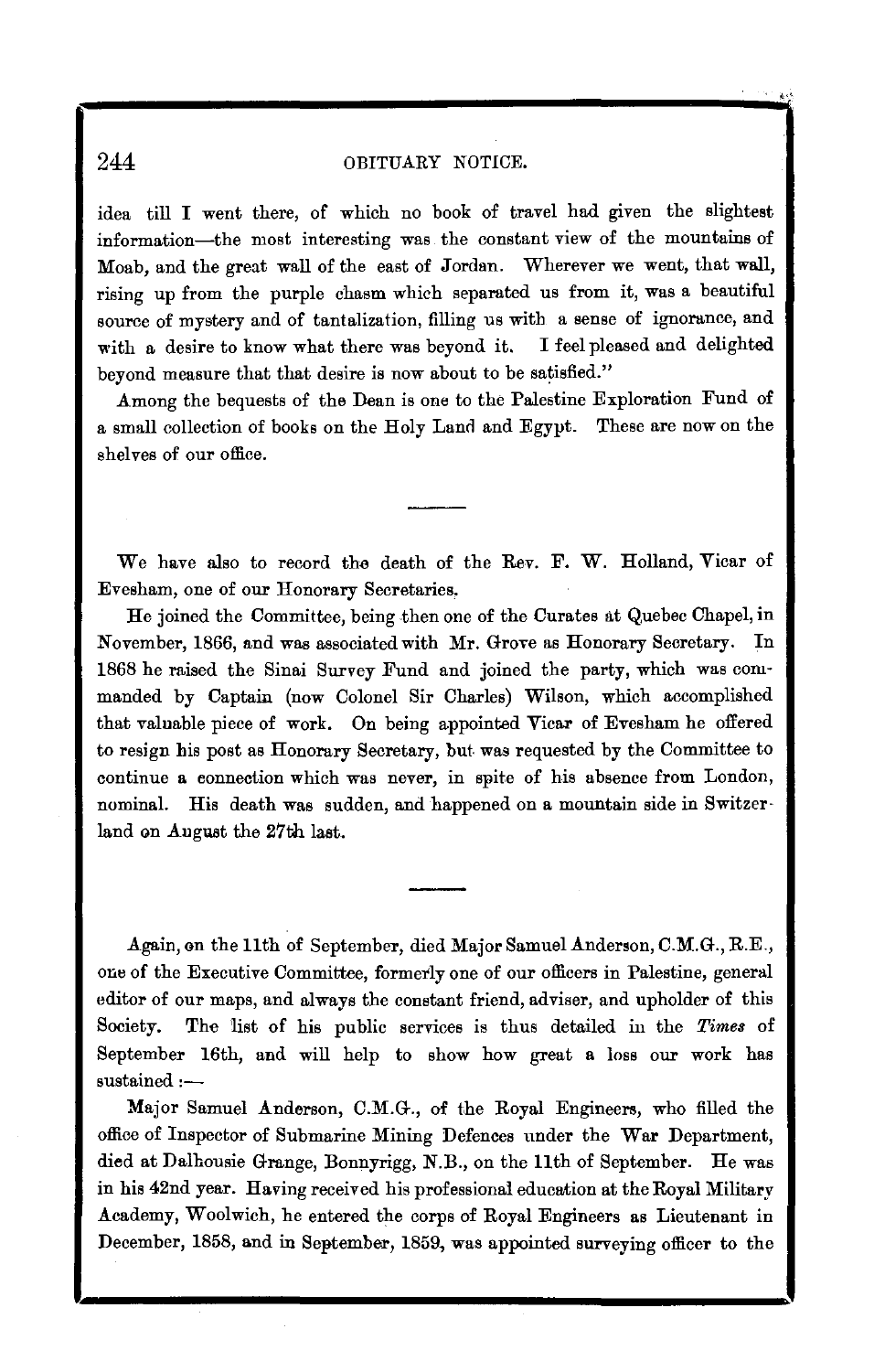North American Boundary Land Commission, under Colonel (now General Sir In American Boundary Land Commission, under Colonel (now General Sir John S.) Hawkins, who had the duty of marking out the boundary between Her Majesty's possessions in North America and the territory of the United States. From this duty Major Anderson returned to England in July, 1862, but was employed in London in completing the maps of the Commission till February, 1864. After various professional engagements, in June, 1872, in which year he was promoted to Captain, another Commission was formed, under Major Donald R. Cameron, R.A., who was deputed to mark out, in conjunction with a Commissioner on the part of the United States of America, the line of boundary between British and American territory from the Lake of the Woods to the Rocky Mountains, and to this Commission Major Anderson was appointed Chief Astronomer. In September, 1876, he was appointed Assistant Inspector of In September, 1876, he was appointed Assistant Inspector of Submarine Mining Defences under the War Office, and in May, 1877, he was created a Companion of the Order of St. Michael and St. George, in recognition of his official services in North America. In 1879 he was employed for a few months as Her Majesty's Commissioner for the demarcation of the frontier of Servia, and attained the rank of Major in the Royal Engineers in September of the same year. A short time ago he succeeded Lieutenant-Colonel Crossman, C.M.G., as Inspector of Mining Defences, which office becomes vacant by his death.

The following letter appeared in the "Times" of September 21st.

Sir,-Among your obituary notices on Friday last, September 16, occurred that of the late distinguished officer, Major Samuel Anderson, R.E., C.M.G. Will you allow me to supplement the list of his public services, there detailed, by the addition of those which he rendered to this Society during a period of 16 years? Major (then Lieutenant) Anderson was one of the two officers, the other being Captain (now Colonel Sir Charles) Wilson, who made a preliminary expedition through Western Palestine, with the view of ascertaining the best way to conduct the scientific and systematic examination of the country which this Society has since been carrying on. The survey of Western Palestine, now completed, and justly acknowledged to be the greatest contribution to Biblical illustration ever accomplished, is the outcome of that expedition, and will ever be associated with the names of the two officers who led it. When, again, ten years ago, the committee thought themselves justified in beginning this great and costly enterprise, it was Major Anderson who sought among the younger men of his corps for one possessing the ability, knowledge, and enthusiasm necessary for the work, and found him in the officer who executed the greater part of the survey.  $\text{Hey.}$ 

He has since that time always been ready to give, not only advice, but also time and active work, to the furtherance of the undertaking, and at the time of

 $\sim$